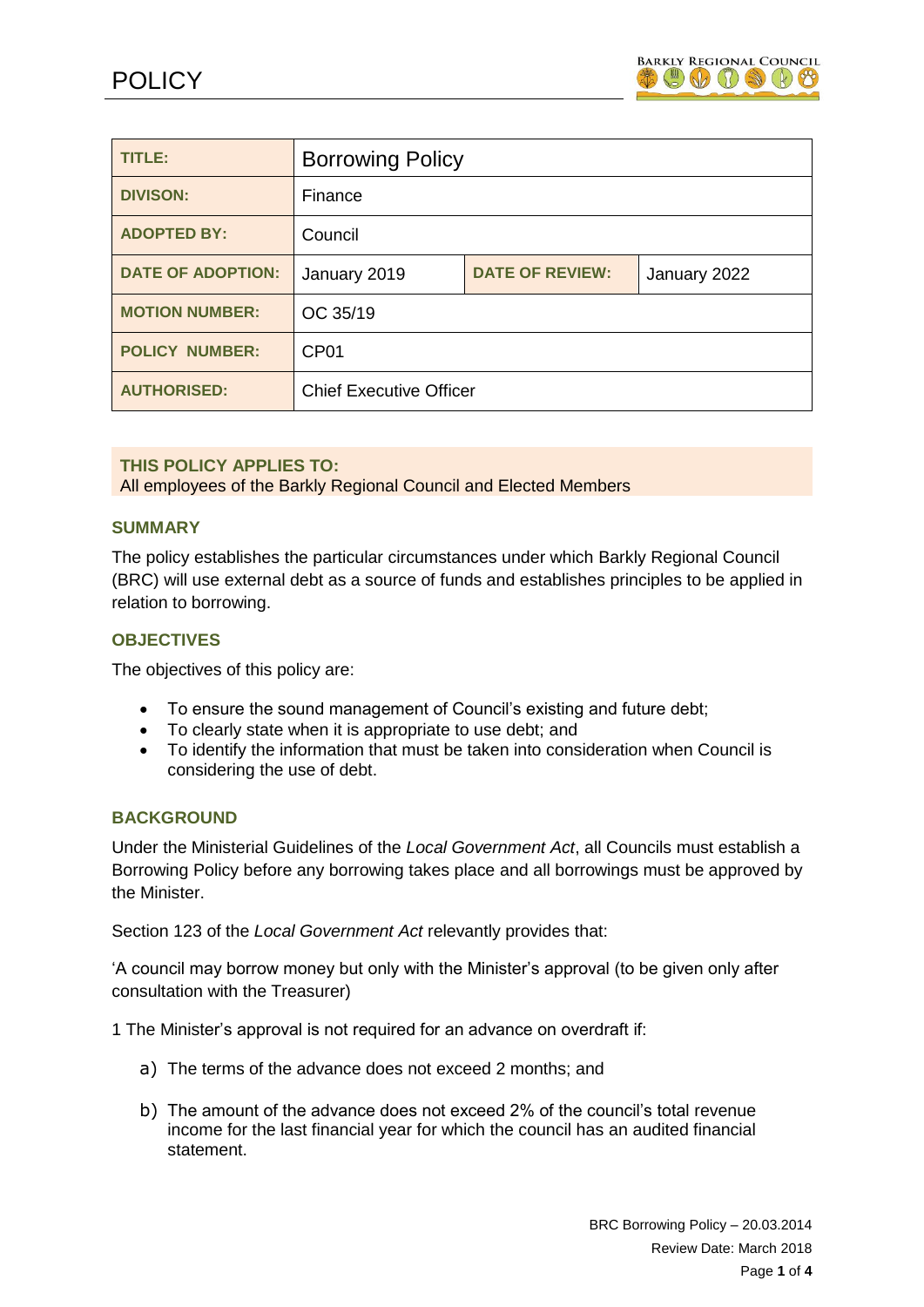2 The Minister's approval is not required for a transaction classified as a minor transaction under guidelines issued by the Minister'

Under the Ministerial Guidelines, a 'minor transaction' is defined as \$200,000 or less; any borrowing over \$200,000 must gain Ministerial approval first.

Borrowing can be an appropriate source of funds for local government. However, the use of debt is only appropriate in certain circumstances and the Council must employ the funds raised from new borrowings in an efficient and productive manner.

Debt can be a productive and equitable source of funds when it:

- funds the acquisition, construction, expansion or refurbishment of a major capital asset(s) or other expansion in capital works for the Barkly region; or
- reduces ongoing costs.

Debt should not be used as a substitute for current revenue in maintaining or replacing existing assets and infrastructure or for covering, whether directly or indirectly, the cost of interest on debt.

# **POLICY STATEMENT**

The underlying principle to be applied by Barkly Regional Council is that of equity between present and future ratepayers.

External borrowings will be limited to the funding of major items of physical infrastructure:

- Whose life will exceed the term of any loans borrowed and which cannot be funded from the revenue sources of the Council, or;
- Major items of plant and equipment where the cost of borrowing (including the repayment of capital) will be matched over time by a reduction in the ongoing cost of the activity for which the loan is to be raised.

Items to be funded by new borrowings will be identified in that years Corporate Plan and Budget. This condition may be waived in circumstances where an emergency or urgent situation requires the use of borrowings and those borrowings complied with all other policy requirements, subject to CEO and Council approval.

For financial management purposes, debt will be carried in the accounts in accordance with Council's major functions with the ability to individually identify the loans. Periodic reporting to Council will address outstanding debt and debt servicing.

Council will review, at least annually, its borrowings and major capital funding.

Where Council raises funds from new borrowings, the funds will only be used for the purpose for which the loan was raised.

If a borrowing is undertaken and the final cost is less than budgeted, these funds may be reallocated by Council Resolution, subject to gaining any necessary approvals. If unexpended loan funds are not reallocated, they will be placed in a Reserve until such time as a suitable use of the funds is identified.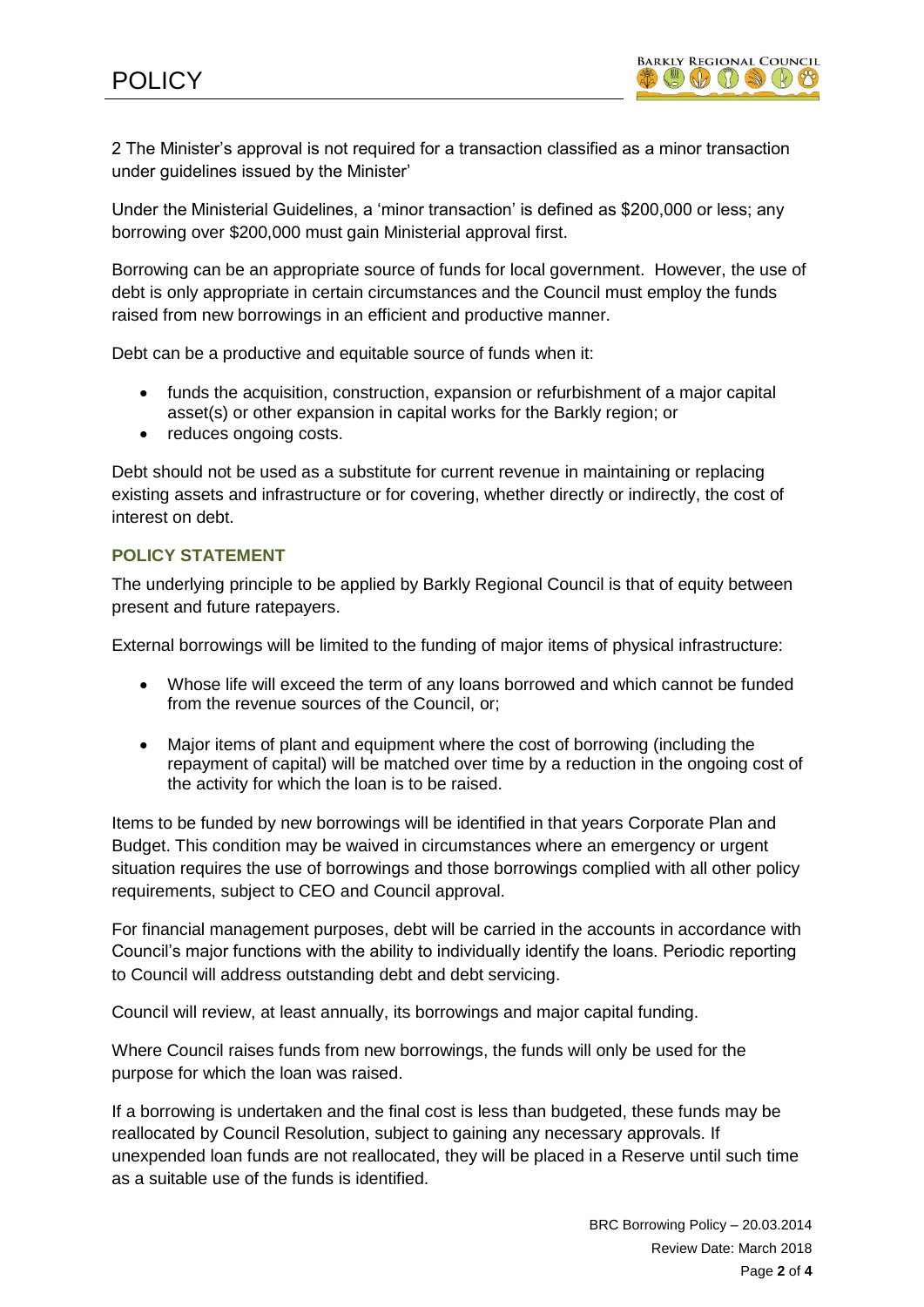

Where a loan was raised by Council to obtain an asset and the loan has not been repaid when the asset is sold, the Council will first apply the proceeds of the sale to the repayment of the loan source unless the Council by Resolution determines otherwise.

When considering borrowing, Council must consider:

- appropriate types of financial institutions and the obtainment of funds on a competitive basis with regards to interest rate and other associated risks;
- the ability to repay the debt as quickly as possible subject to overall budgetary constraints;
- maximum term for all loans to be set at a level commensurate with the expected length of time a benefit would be derived from the resulting asset and evaluated on a case by case basis but not normally exceeding twenty (20) years;
- whether small loans (<\$1 million) can be funded from existing cash reserves;
- the impact of and alternatives to debt, including special rates and charges;
- whether the return on a loan for commercial purposes can service the debt redemption, including consideration of community service obligations;
- the affordability of the proposal having regard to the Council's long-term financial sustainability and the ability of Council to meet the proposed debt servicing obligations;

### *Debt Servicing Ratio*

The Debt Servicing Ratio (DSR) is the ratio of cash available to invest principal and lease payments. The ratio should not exceed the maximum of 5%.

BRC's DSR will depend on whether Council at that time is adopting:

- A strategy of growth with its supporting infrastructure, technological upgrade or capital intensification of services; or
- the status quo in the provision of services to the community.

The Council's current and future revenue and expenditure patterns must be considered before undertaking an expansionary borrowing strategy and Council must be able to fund all recurrent expenditures associated with maintaining existing levels of service and current levels of debt servicing before increased levels of debt are undertaken from recurrent revenues.

During periods when Council maintaining existing levels of asset/ infrastructure and services, the Debt Servicing Ratio should fall over time in the interest of equity for future ratepayers.

# **LEGISLATION, TERMINOLOGY AND REFERENCES**

Part 10.3 of the Local Government Act.

'Borrowings' include any form of financial accommodation, for example, an overdraft, loan, hire purchase agreement or financial lease but do not include: